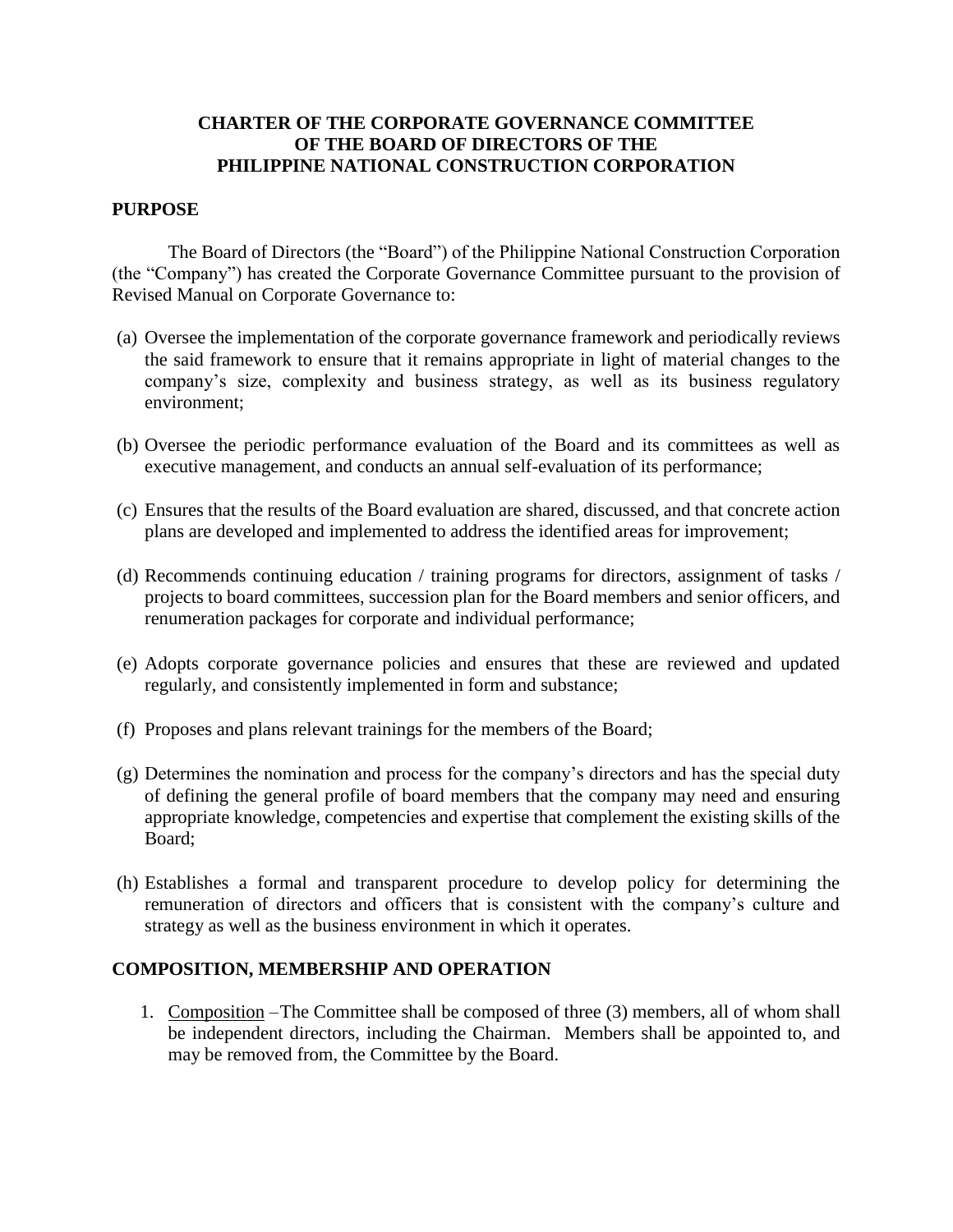- 2. Operation A majority of the members of the Committee shall constitute a quorum for doing business. All actions of the Committee shall be taken up by a majority vote of the members of the Committee present at a meeting at which a quorum is present or by unanimous written consent. The Committee Chair, who shall be selected by the Board, is responsible for the leadership of the Committee, including preparation of meeting agendas. The Committee may, at its discretion, delegate such of its authority and responsibilities as the Committee deems proper to members of the Committee,
- 3. Meetings The Committee shall meet as often as it deems necessary in order to perform its responsibilities. If necessary, the Committee Chair may call special meetings of the Committee. The Committee shall keep records of its meetings as it deems appropriate and the Committee Chair shall report regularly to the Board on its activities.

# **AUTHORITY AND RESPONSIBILITIES OF CORPORATE GOVERNANCE COMMITTEE**

To fulfill its responsibilities, the Corporate Governance Committee shall:

- a. Corporate Governance
	- 1. Develop and recommend to the Board a set of corporate governance framework for the Company.
	- 2. Monitor the compliance of the Company to its corporate governance framework and reports periodically to the Board the status of compliances.
	- 3. Consider any other corporate governance issues that arise and develop appropriate recommendations for the Board.
	- 4. Review and evaluate the adequacy of the corporate governance framework annually and recommend to the Board any changes deemed appropriate by the Committee.
	- 5. Recommend to the Board revisions to the charters of Board Committees, after consulting with the committee members. The Committee also shall review and assess the adequacy of its charter annually, and if applicable, recommend changes to the Board for approval.
	- 6. Periodically review and assess the Company's communication to stockholders and general public with respect to its policies and practices in the areas of corporate governance, including communication contained on the Company's website.
	- 7. Perform any activities consistent with this Charter, the Company's Articles of Incorporation and By-laws

### b. Performance Evaluation

- 1. Formulates recommends to the Board a performance evaluation mechanism.
- 2. Oversee the evaluation of the Board as a whole and its committees as well as executive management, including the Chief Executive Officer.
- 3. Receives comments from all directors as to the Board performance and report annually to the Board with an assessment of the Boards performance.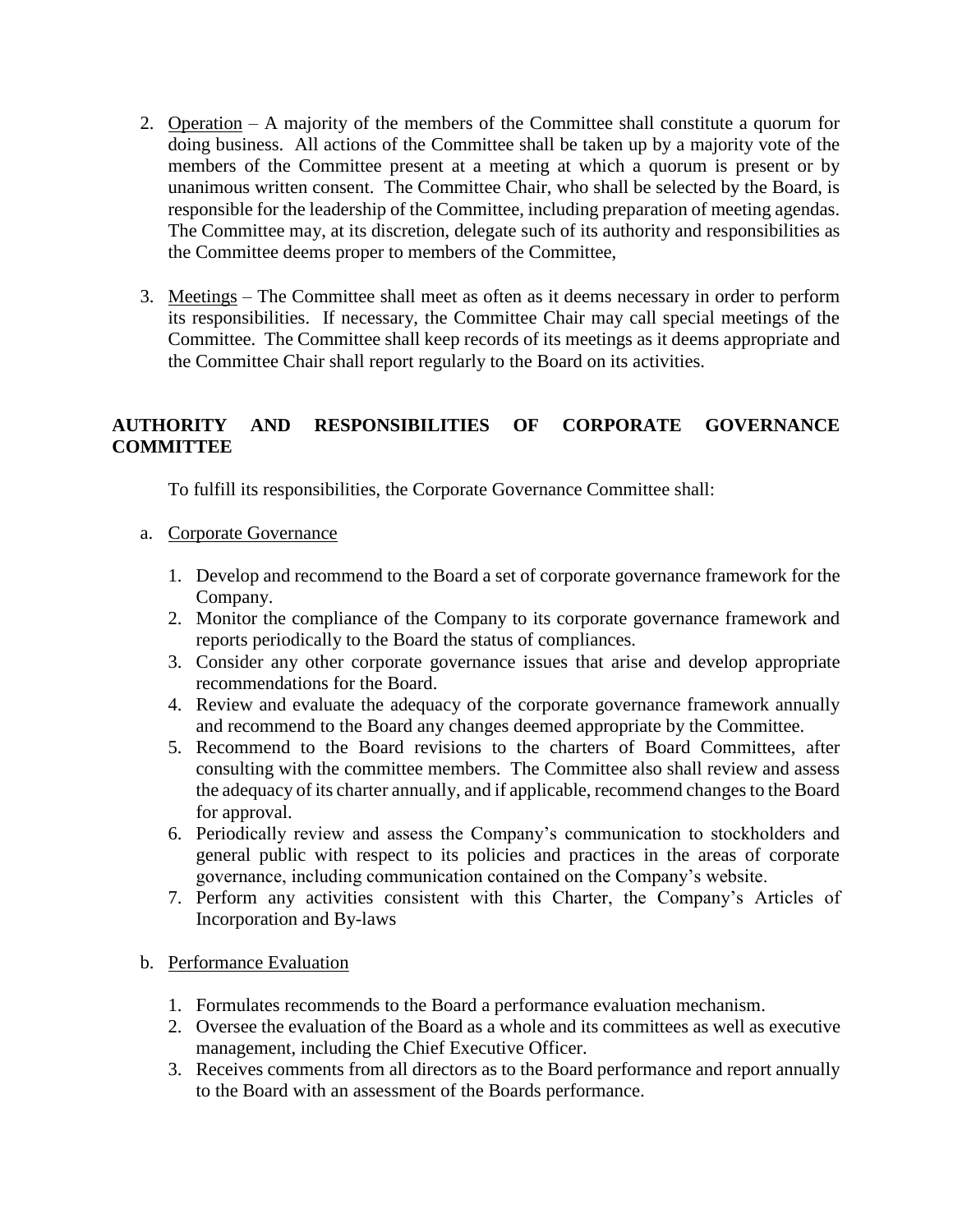- 4. Ensures that the results of the Board evaluation are shared, discussed and that concrete action plans are developed and implemented to address the identified areas for improvement.
- c. Directors' Continuing Education and Management Succession Plan
	- 1. The committee shall develop and review an orientation education program for directors meeting the requirements set forth in the Company's Corporate Governance Manual.
	- 2. Provide input and recommendations on the agenda and content of the mandatory orientation program for new directors.
	- 3. Proposes and plans relevant trainings for the members of the Board.
	- 4. Review the Company's processes for senior management development and succession throughout the leadership ranks.
	- 5. Review and evaluate with Chief Executive officer the long-range plans for management succession and make appropriate recommendations with respect thereto.

# d. Board Candidates and Nominees

- 1. Establish criteria for evaluating the suitability of potential director nominees, including independent director nominated by stockholders. In considering potential nominees, the Committee shall observe the membership criteria approved by the Board including criteria contained in the Corporate Governance Manual. In addition, the Committee shall consider such other factors as it deems appropriate that are consistent with criteria approved by the Board, which cloud include, without limitation, all legal (set forth in the Corporation Code) or regulatory requirements (Securities and Exchange Commission and Philippine Stock Exchange).
- 2. Establish a procedure for identifying nominees for Board membership, evaluating such individuals and recommending nominees to the Board.
- 3. Review the suitability for continued service as a Director of each Board member when his/her term expires and when he/she has a significant change in status, including but not limited to an employment change, and recommend whether or not the director should be re-nominated to the Board or continue as a director.
- e. Director Compensation
	- 1. Review and approve meeting per diem and reimbursable allowance in consideration of applicable order and/or circular determined by the Corporate Governance for GOCCs (GCG).
	- 2. Establishes a formal and transparent procedure to develop policy for determining the remuneration of executive officers that is consistent with the company's culture and strategy as well as the business environment in which it operates.

# **RESOURCES OF CORPORATE GOVERNANCE COMMITTEE**

The Corporate Governance Committee has sole authority to negotiate contracts and retain other professionals to advise the Corporate Governance Committee.